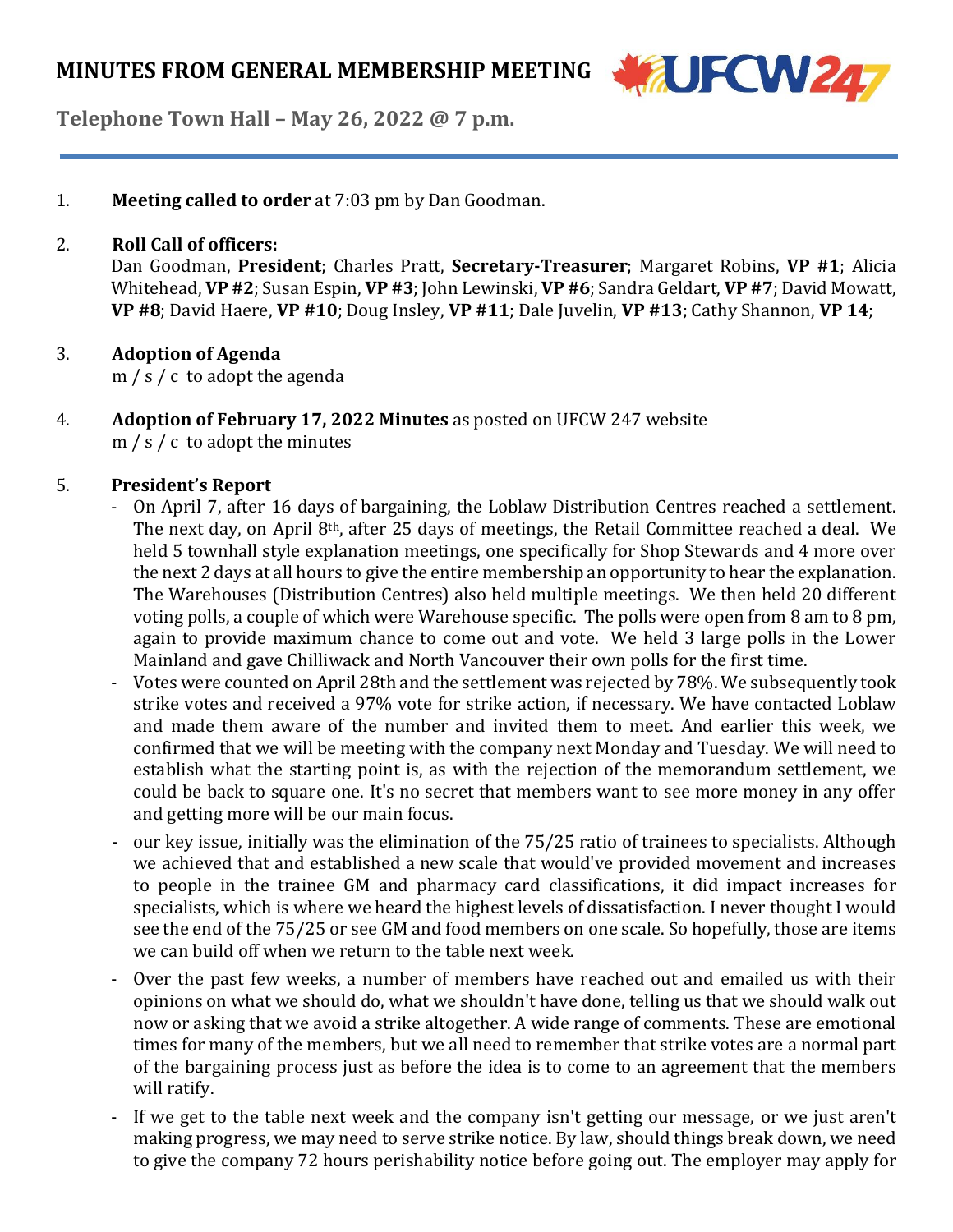an extension to the notice period, and they would have to convince the labor board, that 72 hours is not enough time for them to take concrete action to prevent the spoilage of perishable goods. The labor board has confirmed this type of extension is an exception to the rule, so it is only granted if necessary. It is not automatic, but with the nature of the operation, it would be likely.If the board does grant an extension, there is no specific amount of time that it would be. It would really depend on the facts and what the employer can convince the board is necessary in terms of how much time it would reasonably need to take action to prevent the spoilage of the perishable items. The labor board would likely consider factors like how much food is clearly going to perish quickly, what the employer's options are in terms of steps it can take to avoid spoilage, and how long those steps would reasonably take. Also, whether the employer can cancel expected shipments of perishable food that are on their way.

- We have also had some questions from members as to how the law regarding replacement workers or scabs works. The BC labor code does not allow an employer to use replacement workers during a strike to perform the work of either an employee in the bargaining unit that is on strike, or the work ordinarily done by a person, such as an excluded manager, who's doing the work of a person who's on strike. The code specifies that the type of replacement workers that are not allowed include persons who ordinarily work in another one of the employer's place of operations. Thus, the employer cannot lawfully use management from outside the province, nor can they use employees from different non-union shops to perform work of striking employees. An example of this would be them trying to use T&T employees or offering bonuses to workers in another province to come work here. This important legislation will most likely prevent them from keeping the stores operational if our members strike.
- The local has been in touch with our national office and the National Defence Fund, and we have been preparing for a strike should it be necessary. We have had staff in the stores, information on the website, talking about strike preparation. We have initiated Picket Captain training which is ongoing, and our national office has promised us bodies to help man and run picket lines, should we need it. We've also met with our bank to establish the best way to process 10,000 cheques a week if need be. We will be ready if it comes to that. You will be hearing all sorts of rumors in your stores, some of it generated by the company and some put out by outside groups. We urge you to not believe any of it. The company wants you scared. And none of the people who will be talking, including your supervisors or store managers, have been involved in these negotiations. This happens all the time. It's a tactic they use to create dissension, so don't believe or rely on anything they say.
- One thing I want to be clear on is that there is no guarantee there will be another vote before a possible strike. As I said earlier, if the company comes in and tables something we think is worse, or not even worth bringing back to the members, we could give notice at that time. We would certainly make the membership aware things are going in that direction. At this time, we are only meeting with the retail group. The company representatives for the distribution center have said that they're not prepared to meet, and we may get more clarity on that when we sit face to face.

Cathy Shannon – Update on Sobeys:

- Bargaining with Safeway in 2023 is something we will be focusing on soon. We will start to prepare gathering from our membership our proposals as a first step. We may try to have a small proposal conference if things remain the same as they are now, so we can receive a wide range of opinions and feedback for the union proposals. The earliest notice we can serve to Safeway to commence bargaining for 2023 is October of this year. Even though we serve notice to bargain, it does not mean the employer has to agree.
- Our goal is to try and start the process early, as we still have a few stores under the John Hall Award as appendix B stores. And those remaining stores, although there are only a few of them left, they remain under the terms and conditions of the appendix B portion of the award with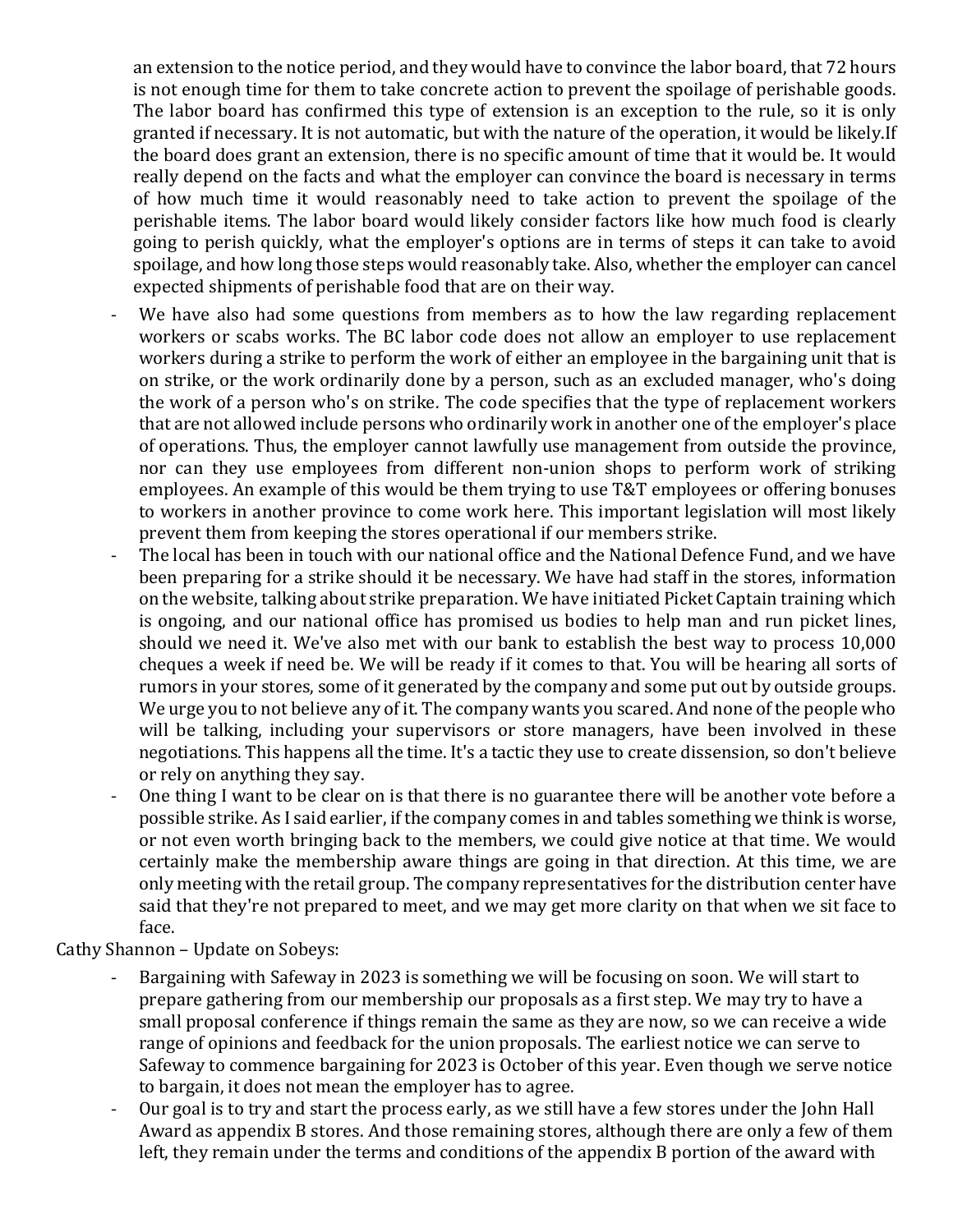reduced grid a part-time hourly rates of pay, no ATO accruals, as well as reduced contributions made by the employer to the grid B benefit plan.

- the merging of the Safeway Extra stores into the Safeway collective agreement, the changes in the memorandum of agreement between the parties have mostly been completed with only a few minor glitches still left.
- All the non-union members in the Safeway Extra stores that were out of the bargaining unit before have come back into the union, except for two managers that remain outside the bargaining unit. Those non-union managers will remain out until March of 2023, which coincides with the expiry of the Safeway collective agreement. The Safeway contract has been updated with all the changes.
- Additionally, at Safeway, there was an agreement between the union and the employer to train 10 meat cutters. The first group of five candidates from the training program transitioned into the stores quickly, they have either moved into the home store positions through the job posting process, or into management positions because of that area of need the employer has, and onto the float staff where they quickly received their first three weeks of scheduling. The second group of five meat cutter trainee candidates were selected. And this group included two candidates from outside the lower mainland, as we agreed. They will complete their 23 weeks of training in September. The cutter trainees we met have provided us with positive feedback on the training they have had so far. The union will continue to push the employer for more opportunities for meat cutter training, and we hope Safeway, because of its success so far, continues with their new training program going forward.
- We encourage anyone interested in the meat cutter program, or wanting to become a meat cutter, to contact their union representative or their meat manager to let them know they are interested. The union also reminds anyone interested in the meat cutter trade that we still have scholarships and training through the Thompson Rivers University cutter training program in Kamloops and contact Union Rep, Bruce Jackson if interested.
- COVID cases and sickness at the Safeway stores is no longer being reported to the union by the company, as things have transitioned to what we guess is a new normal. In servicing the stores, we have heard from a few members out there about short staffing issues and closing departments down early. Although some of these issues were happening during the heights of COVID, and the member on duty clause without prejudice was not being enforced, because of the pandemic and the tri-party agreement we had, it should be now that we are back to a new normal. These early closures are a violation of the member on duty clause, so please contact your union representative to provide them with the details if this is happening in your store.
- Mental health is important for everyone. Members need to remember to take care of their health. Please check the union website, or your employer's website, for the employee assistant program information and for the links to other programs that are available to you.

m / s /c to adopt the President's report as read.

# 6. **Audited Financial Statement**

- The 2021 Audited financial statements was read. m / s / c to adopt the 2021 Audited financial statements as read.

# 7. **Secretary-Treasurer's Report**

- Real Canadian Superstore and Loblaw DC members should have received their new benefits card in the mail over the past several weeks. This direct pay benefits card was introduced by the board oftrustees, as a result of numerous requests during our bargaining proposal survey and meetings with members in store. It is now easier to use your benefit plan as drug, dental, and extended